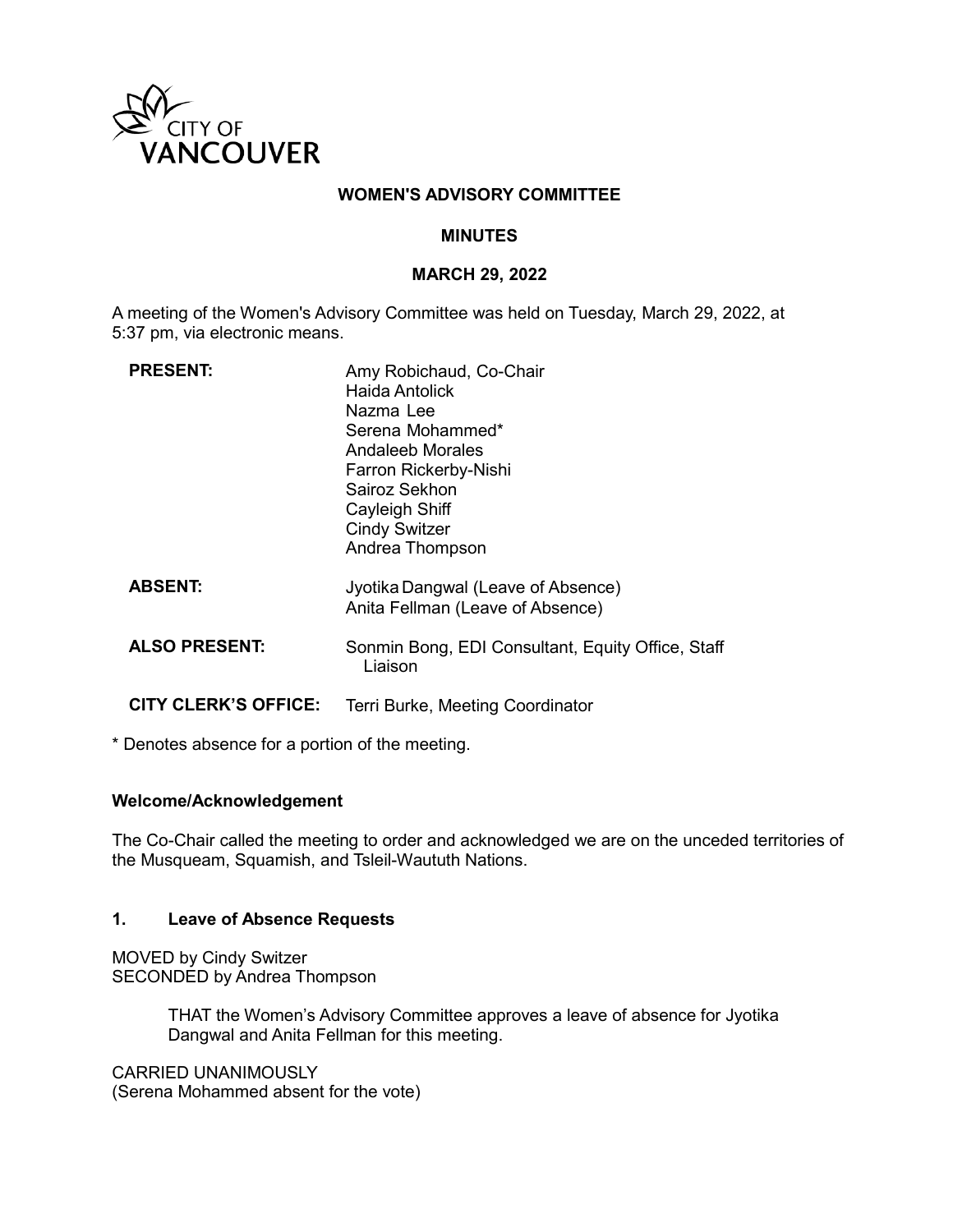# **2. Approval of Minutes**

MOVED by Nazma Lee SECONDED by Cayleigh Shiff

> THAT the Women's Advisory Committee approves the Minutes from the meeting of January 11, 2022, as circulated.

CARRIED UNANIMOUSLY (Serena Mohammed absent for the vote)

## **3. Presentation – City-wide Commemoration Policy**

Staff from Arts, Culture and Community Services and Parks and Recreation, provided a presentation on the development of a shared, city-wide Commemoration Policy, including an overview of the framework, feedback, priorities, the process and background information. The presenters also responded to questions and suggestions.

*\* \* \* \* \**

*The Committee recessed at 6:11 pm and reconvened at 6:21 pm.*

*\* \* \* \* \**

## **4. Co-Chair Election**

Committee members had an opportunity to nominate themselves or others for the open Co-Chair role, however, no nominations were received.

## **5. Work Plan Updates**

The Chair provided an update on the Women's Advisory Committee Work Plan and thanked the members for all their work. The Chair noted she would finalize a draft plan and present it for approval at the April 19, 2022, working session.

## **6. Liaison Updates**

Sonmin Bong, EDI Consultant, Equity Office, Staff Liaison, advised that she is now the official Staff Liaison for the Committee. She noted that Council recently received a Memo entitled "Update on Women's Equity Strategy" and another Memo entitled "Gender, Diversity and lntersectional Audit - Update #4", and she agreed to send the Memos to the Committee. (Subsequently, the memos have been posted online and can be viewed at the link below: <https://vancouver.ca/files/cov/2022-03-08-update-on-womens-equity-strategy.pdf> )